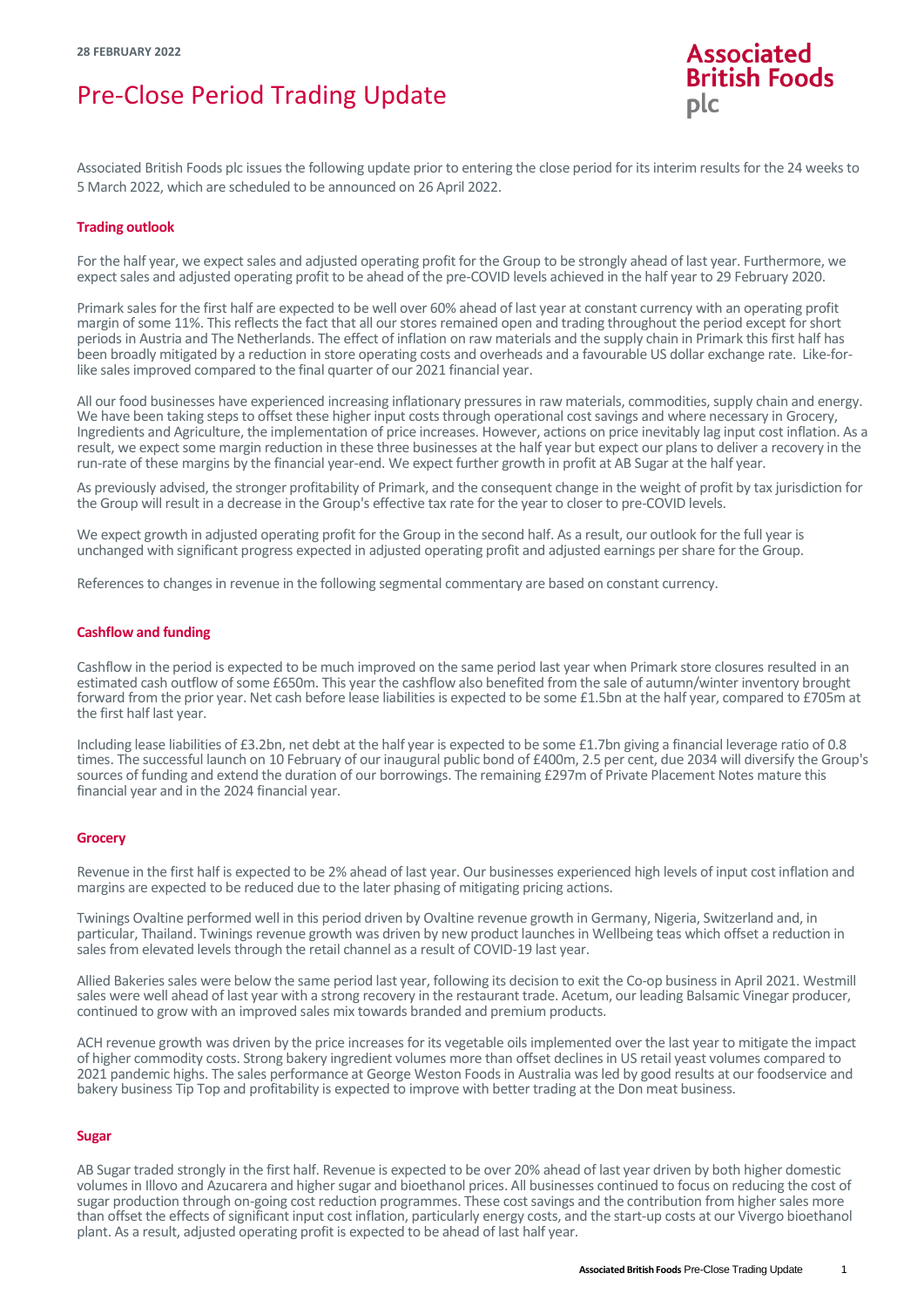EU sugar prices continued to improve over last year as a consequence of low European sugar stocks and higher world market prices. Although current estimates for EU sugar production in the 2021/22 campaign are slightly higher than the prior year, with a recovery in yields to more normal levels, EU pricing is supported by higher world sugar prices. Our UK and Spanish businesses have largely contracted sales for the year at much improved prices compared to last year.

UK sugar production for the 2021/22 campaign is expected to be 1.05 million tonnes, compared to 0.9 million tonnes produced in the last campaign, with good growing conditions supporting higher yields and mitigating the reduced growing area. Despite beet logistics issues delaying the start-up of the campaign and affecting throughput levels, the factories have performed well. Energy costs are at very high levels although substantial forward cover largely mitigated the margin impact of this during the first half. We are expecting an adverse margin impact in the second half. We have benefitted from strong pricing both from the electricity we produce and export to the grid and from the bioethanol produced from sugar. Preparations are now well advanced for the restarting of the Vivergo plant in March.

The performance in Spain improved, with higher prices and volumes. Sugar production is expected to be significantly higher than last year, although mostly in the form of lower margin refined raws. Significantly improved sales volumes reflected higher demand in Iberia and reduced imports from other EU countries.

Illovo continued to deliver strong domestic sales in Zambia, Malawi and Tanzania along with a strong contribution from co-products in South Africa. However, there was some disruption to production in Zambia, Eswatini and Mozambique in the period. Illovo's sugar production for the full year is expected to be broadly in line with last year with earlier season start-ups planned later this year to offset the delays already experienced at the end of the current season.

AB Sugar China trading performance was in line with last year.

#### **Agriculture**

Revenue in the first half at AB Agri is expected to be well ahead of last year with higher selling prices reflecting commodity and energy cost increases. We expect profit margins to be reduced in the period compared to the first half of the last financial year due to the later phasing of mitigating pricing actions.

### **Ingredients**

Revenue in the first half is expected to be 10% ahead of last year driven by volume recovery in a number of our speciality ingredients businesses. Cost efficiencies have partially offset the impact of the significant cost inflation but margins at the half year will be lower than at the same time last year with a later phasing of planned price actions.

AB Mauri revenues were ahead of the same period last year, but the growth was reduced by lower demand for retail yeast and bakery ingredients compared to last year when COVID-19 restrictions were driving the popularity of home baking. The businesses in ABF Ingredients performed well, with revenue significantly ahead driven by sustained volume recoveries and price increases to compensate for input inflation.

# **Retail**

Primark sales for the first half are expected to be well over 60% ahead of last year. All of our stores are trading and remained open throughout the half year, except for short periods of store closures in Austria and The Netherlands. This compared to prolonged periods of store closure in the UK and Europe in the first half of last year.

Over the last two years we have opened 27 new stores, increasing our retail selling space by 8%. Total sales for Primark are expected to be 4% lower than pre-COVID levels in the same period two years ago.

Operating profit margin has recovered strongly and is now expected to be some 11% in the first half. This brings half year margin close to the pre-COVID levels achieved two years ago.

Like-for-like sales have improved compared to the final quarter of our 2021 financial year and for the first half are expected to be 11% lower than pre-COVID levels in the same period two years ago. Customer footfall is picking up again in most markets, particularly the UK and Ireland, after the disruption caused by the rapid rise in Omicron infectionsin the middle of the period.

Sales in our UK stores are well ahead of last year. Like-for-like sales have improved and are expected to be 9% below two years ago and total sales are expected to be 8% below two years ago. Stores in retail parks and town centres continue to outperform destination city centre stores with like-for-like sales in retail parks ahead of pre-COVID levels.

Sales in Continental Europe are also well ahead of last year. Like-for-like sales for the period are expected to be 14% below two years ago reflecting the continued impact of Omicron on customer footfall. In France, Iberia and Italy, our major opportunities for growth, like-for-like sales are now improving. Total sales are expected to be 2% below two years ago which include a 12% increase